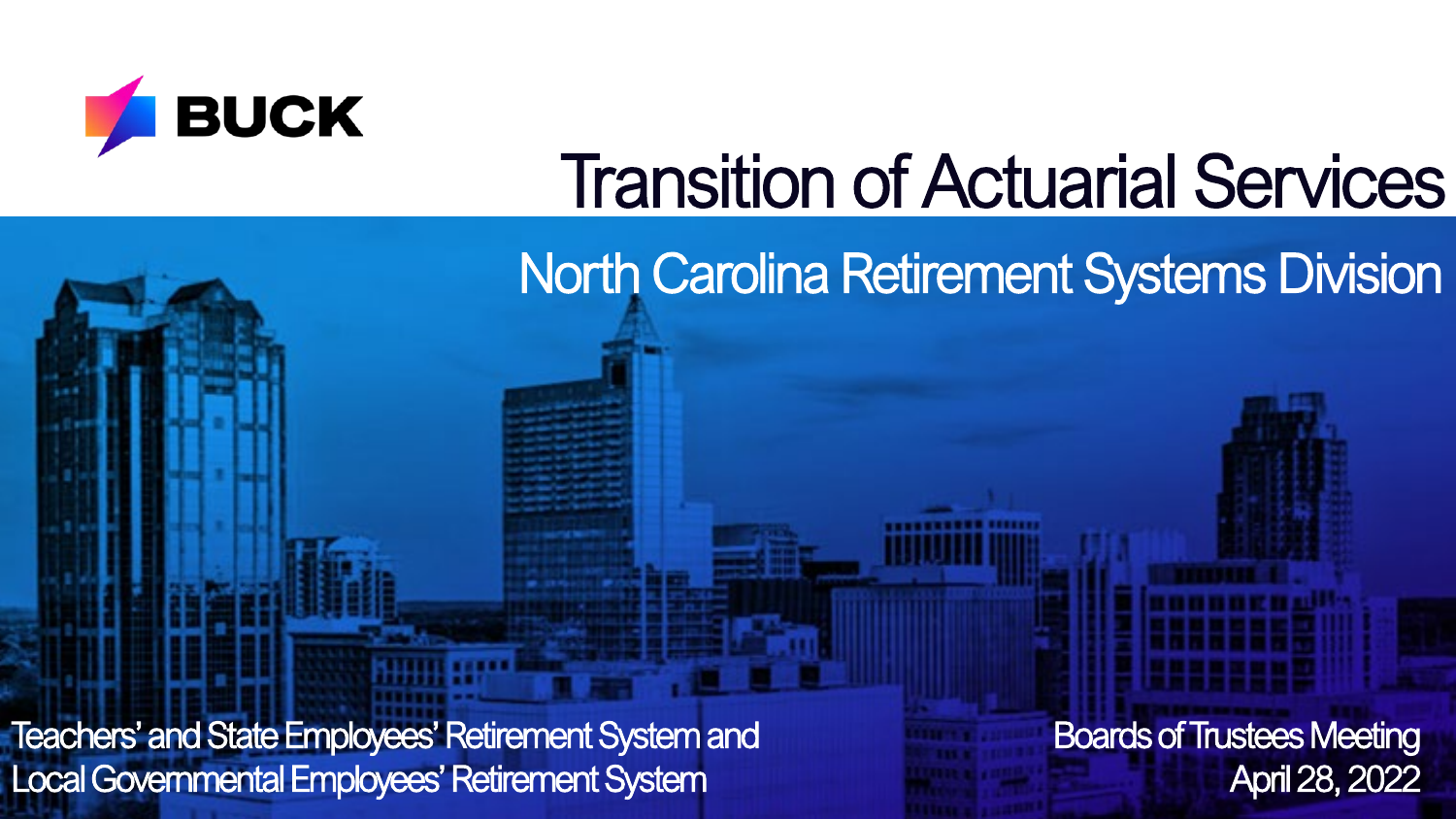#### Today's discussion



We invite you to ask questions throughout our session

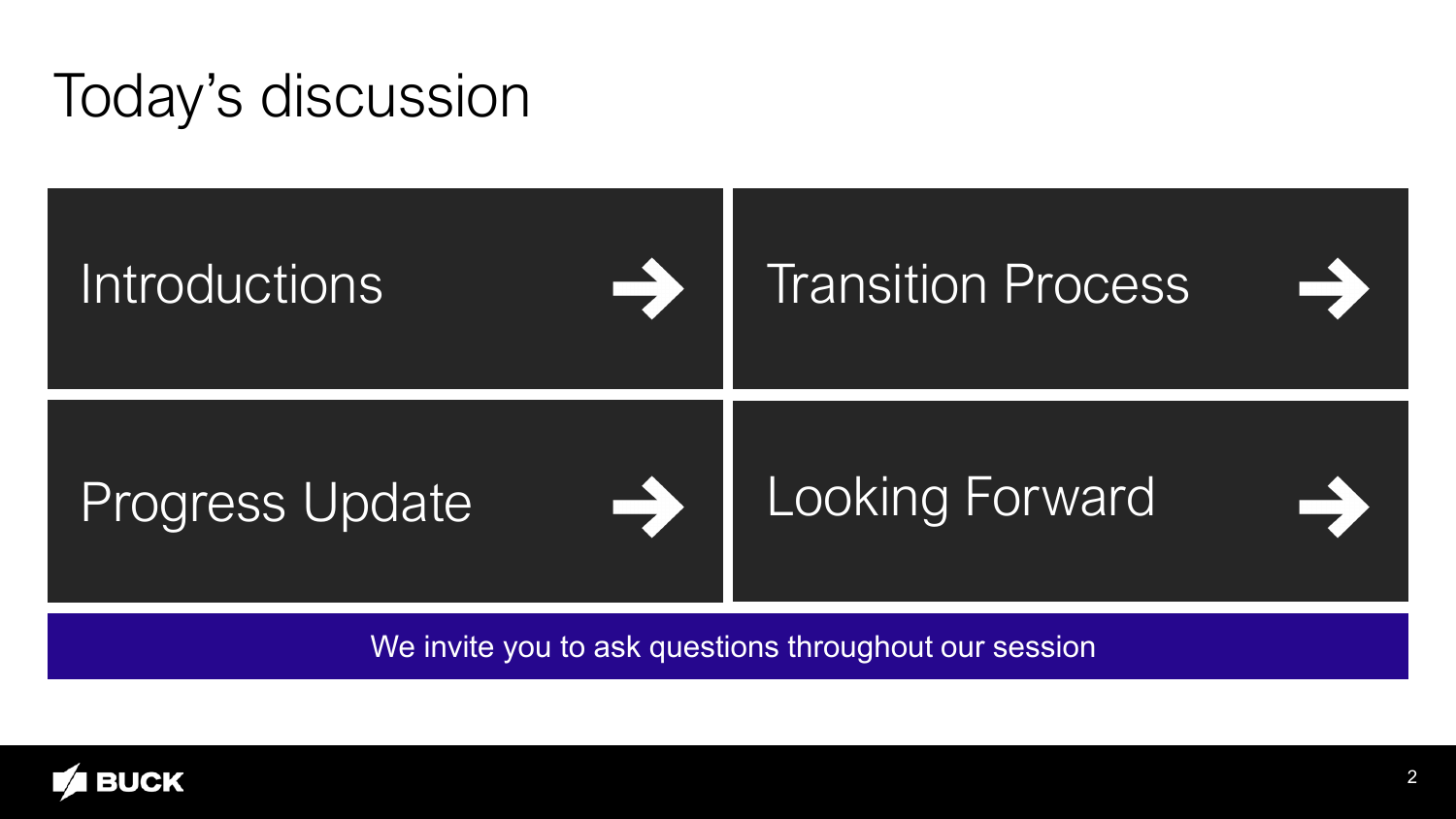#### <span id="page-2-0"></span>Introducing meeting attendees



#### Tonya Manning

#### FSA, EA, MAAA, FCA

Wealth Practice Leader, Chief Actuary, Executive Sponsor



**Mike** Ribble

FSA, EA, MAAA, FCA

Principal, Lead Actuary, Account Executive



#### Elizabeth **Wiley**

FSA, EA, MAAA, FCA

Senior Consultant, Support Actuary, Lead Project Manager

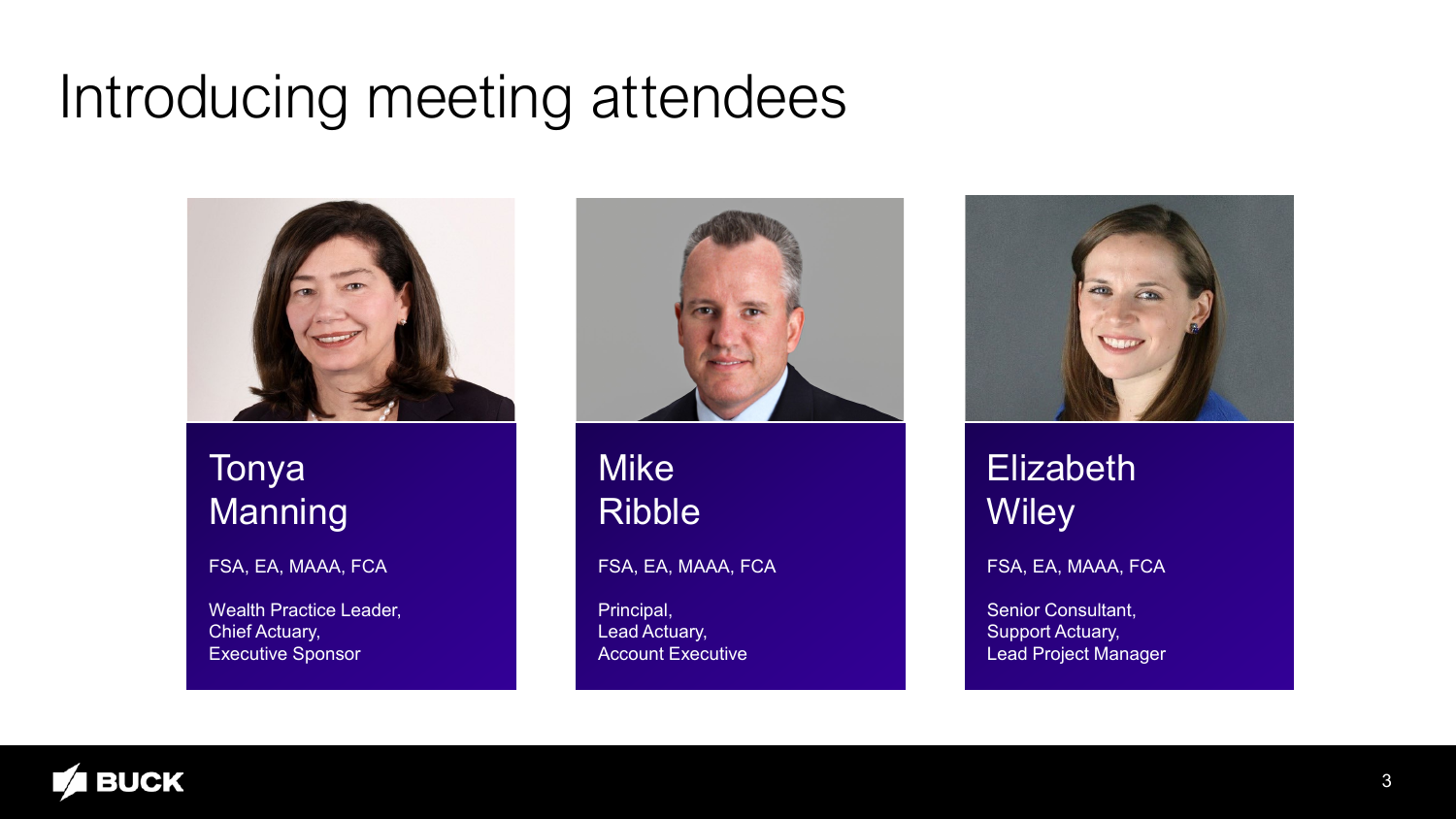#### About Buck

Building on over 75 years of partnership with North Carolina Retirement Systems Division (RSD), dating back to establishment

Dedicated public sector retirement specialty practice

Highly credentialed staff with focus on project management, quality assurance and proactive consulting

Partnering with **Historically Underutilized** Business (HUB) – Athena Actuarial **Consulting** 

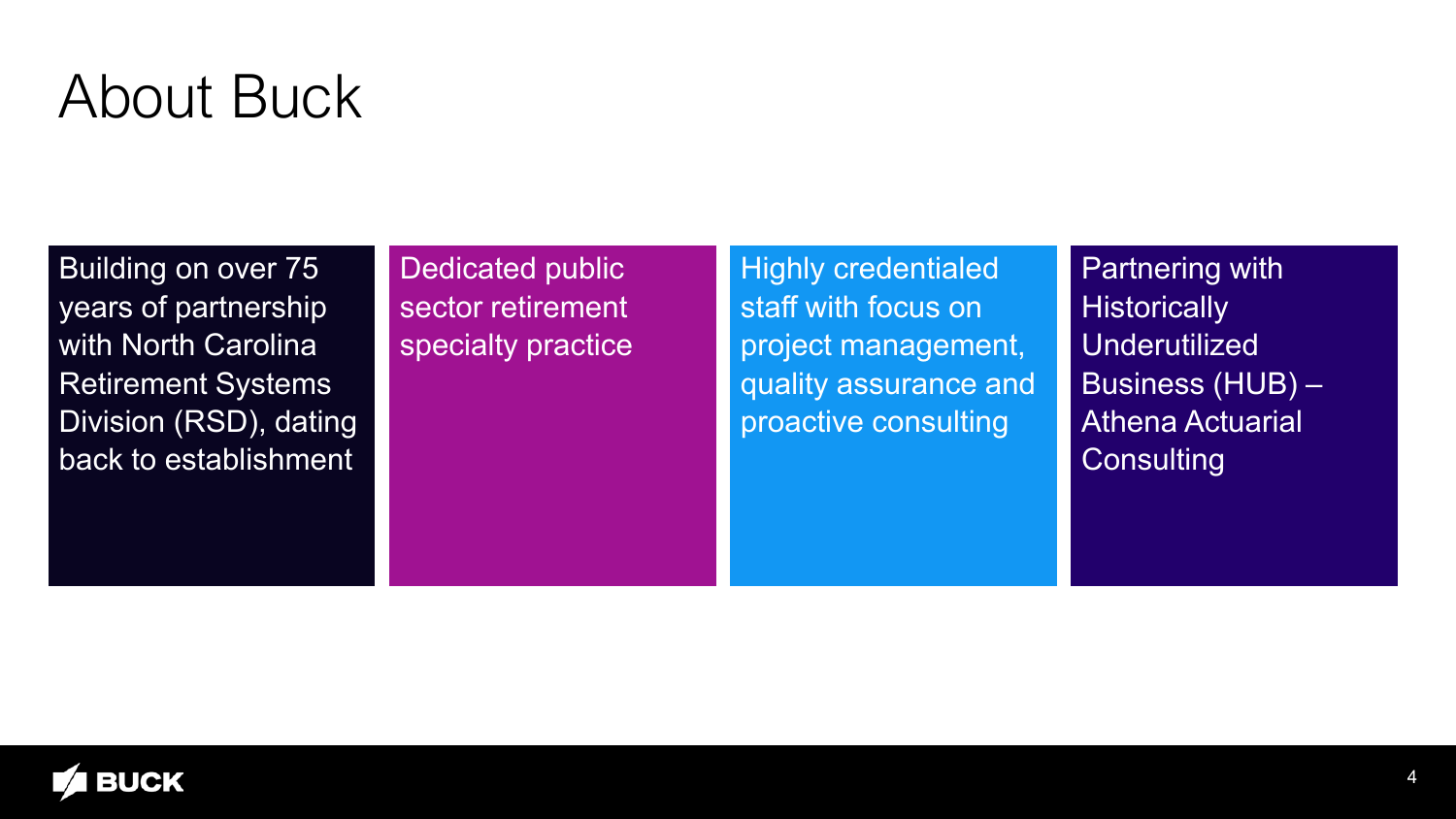#### Transition Process

- Buck to perform an independent calculation of December 31, 2020, valuation results for each Retirement System
- Buck's replication will include:
	- Asset information, including investment allocation, asset smoothing, return calculations, and reconciliation
	- Liability measurements, both in total and by subgroups
	- Actuarially Determined Employer Contribution (ADEC) calculations
	- Valuation result projections
- This process ensures benefit provisions, assumptions and methods are handled appropriately and consistently

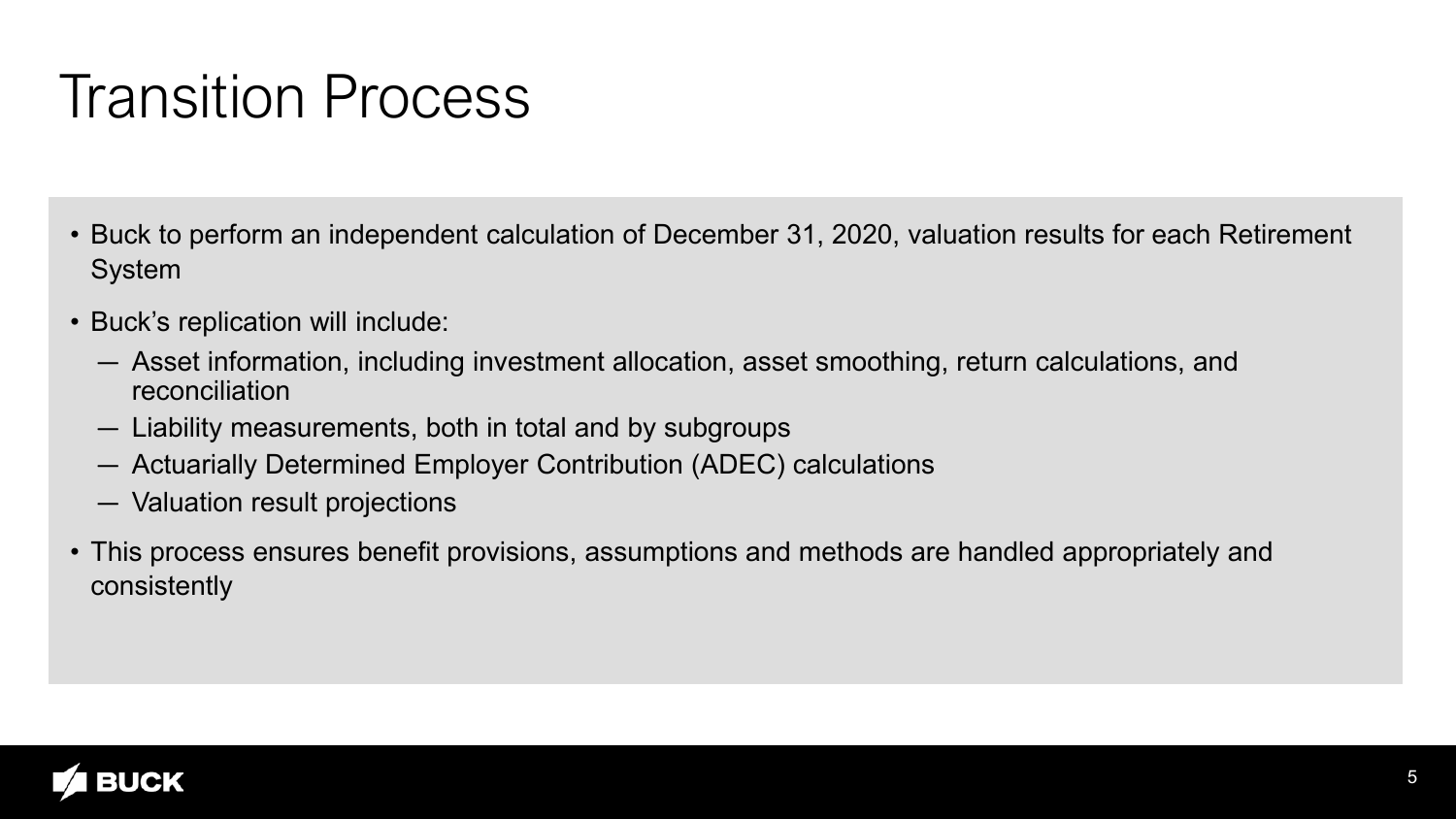#### Transition Process



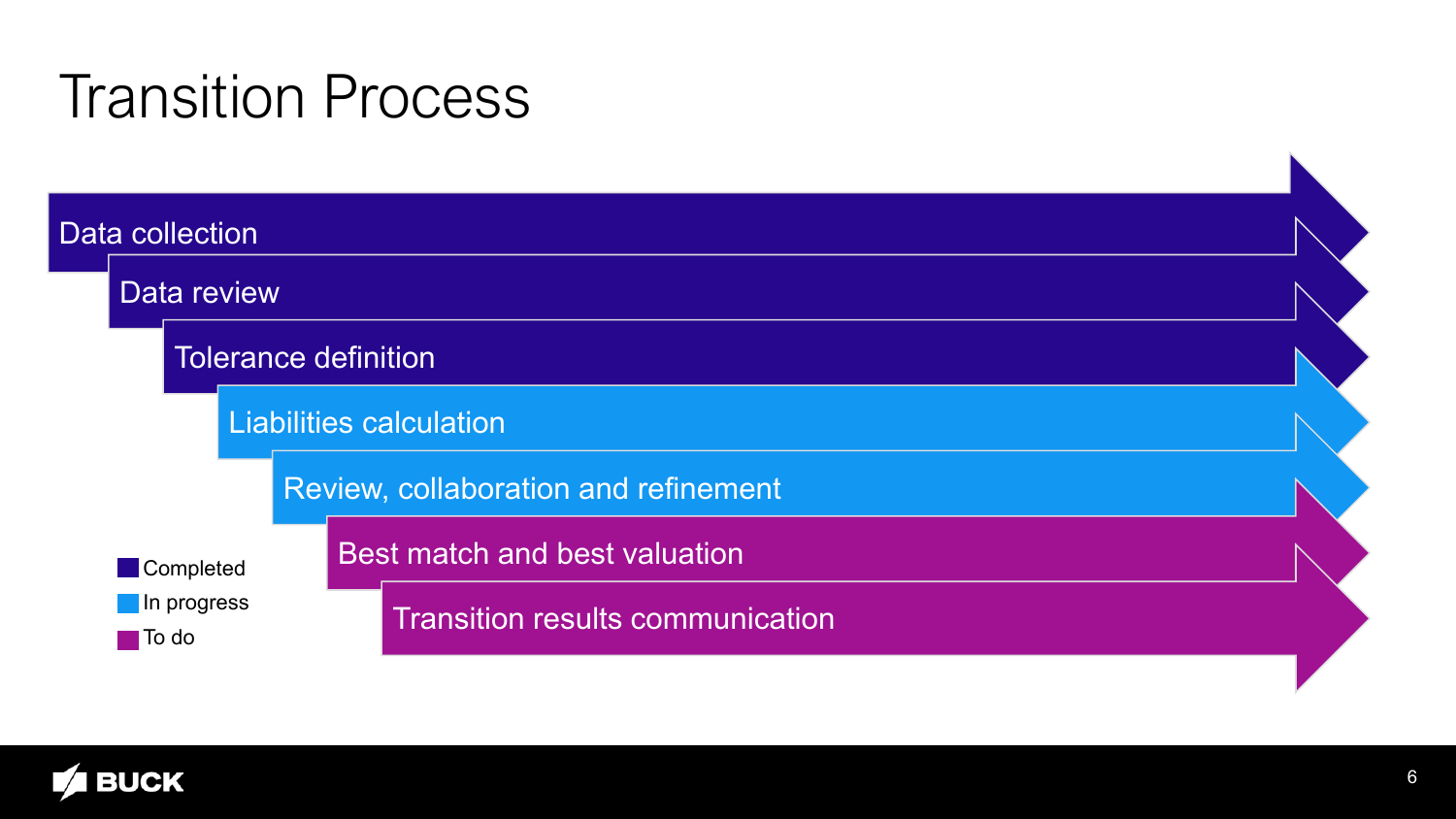## Progress Update



We have collected data from both RSD and prior actuary CMC as of December 31, 2020

- Raw census data from RSD
- Final (groomed) valuation census data from CMC
- Financial Statements for each System from RSD
- Detailed actuarial assumptions from CMC
- Valuation reports are publicly available



We have reviewed information collected

- Translated data appropriately to the valuation software
- Ensured demographic information lines up with prior valuation
- Matched asset information

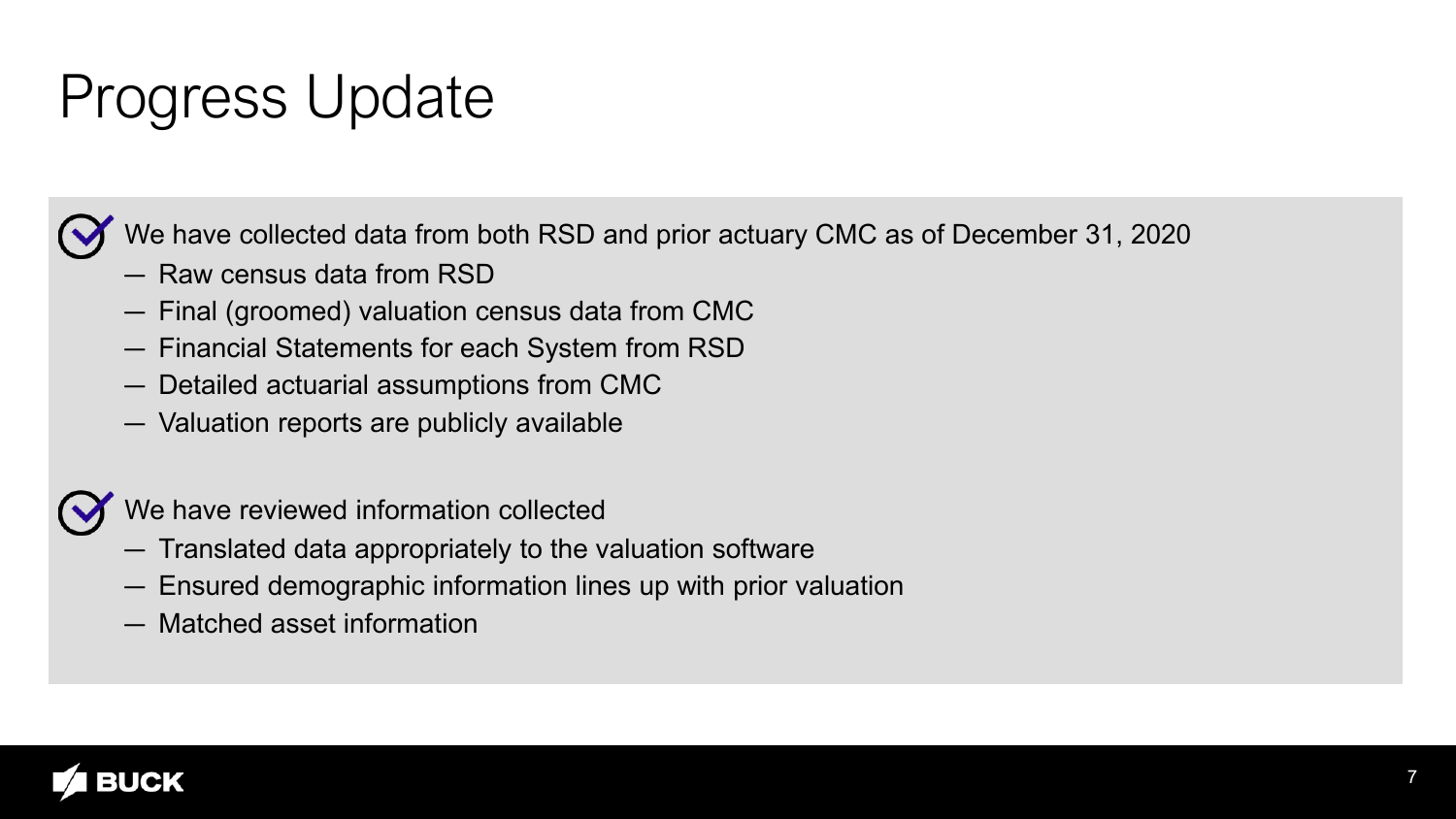## Progress Update

We have developed a set of defined tolerances for matching CMC results

- Considered industry standards as well as specific nuances of the system
- Developed for each System and subgroups within each System
- Feedback provided by RSD

We have calculated liabilities and compared to final CMC results and defined tolerances

- Plan provisions coded in valuation software
- Most recent actuarial assumptions reflected

Buck, RSD, and CMC will collaborate to resolve material discrepancies

- "Sample Lives" are requested for specific employees to gain insight on differences
- To our knowledge, CMC and Buck use the same valuation software

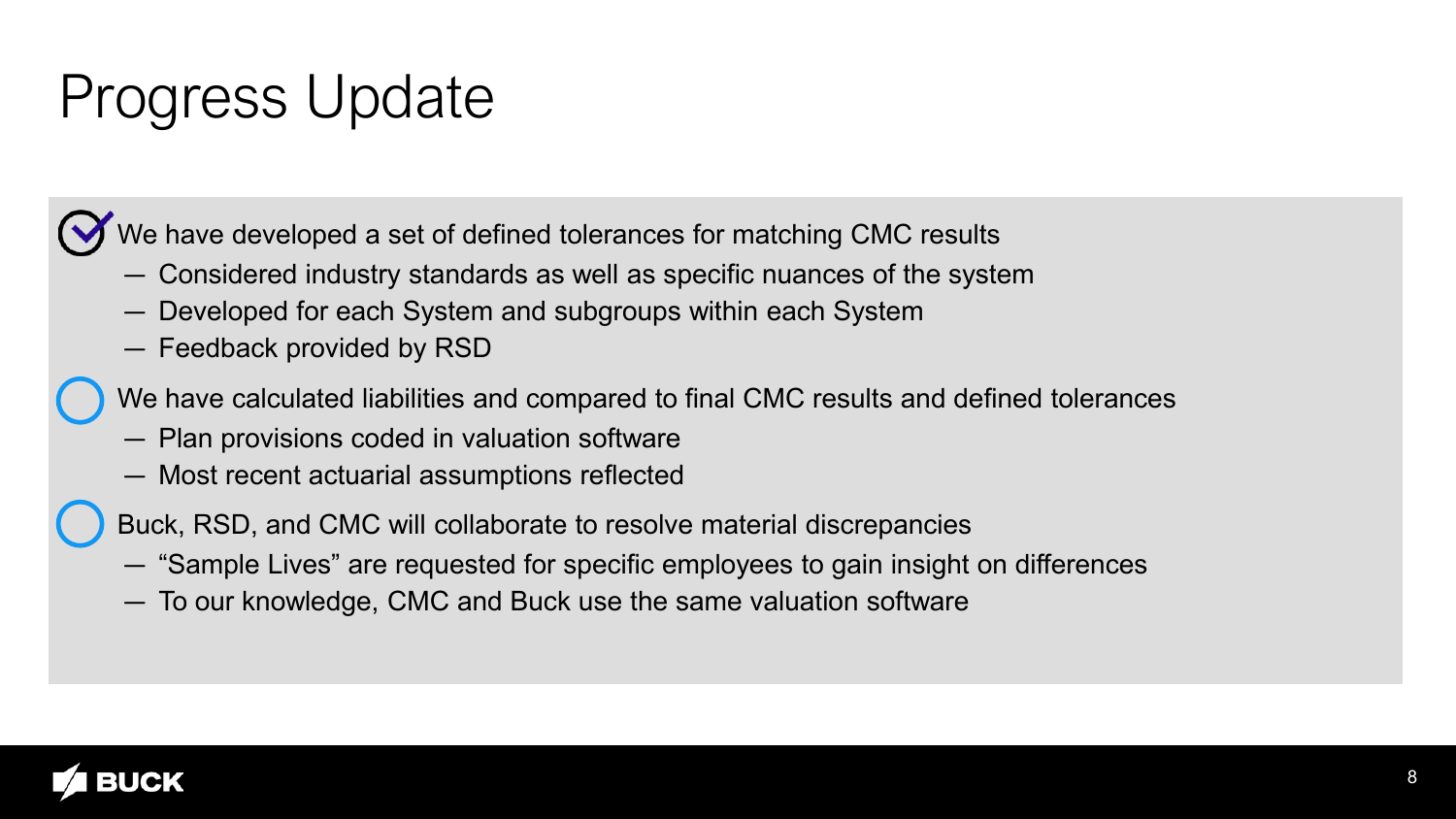### Progress Update

Reproduce last year's valuation results, including contribution calculations and projections

- Our "Best Match" will replicate closest to our understanding CMC liability measurements
- Our "Best Valuation" will reflect any refinements we recommend

Review replication of valuation results with RSD

Prepare a memo describing any differences and the impact of changes due the replication and refinements for each Retirement System

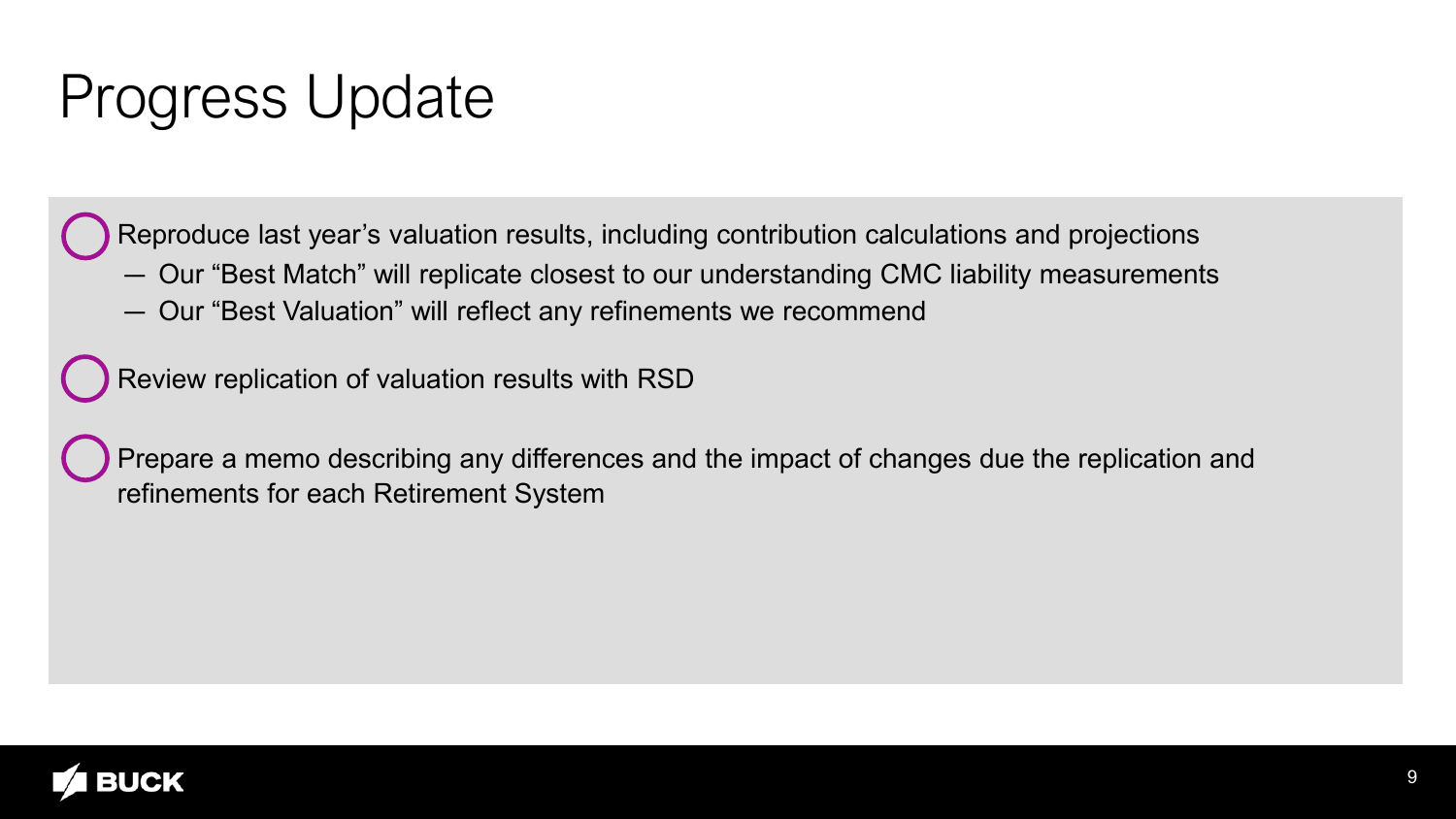## Looking Forward

- We are on target to wrap up transition work
- We are well positioned for upcoming valuation work
- RSD expected to deliver December 31, 2021, census data for our upcoming valuation by the end of April
- December 31, 2021, valuation results to be reviewed at October Board meeting

**We are thrilled to renew our partnership!**